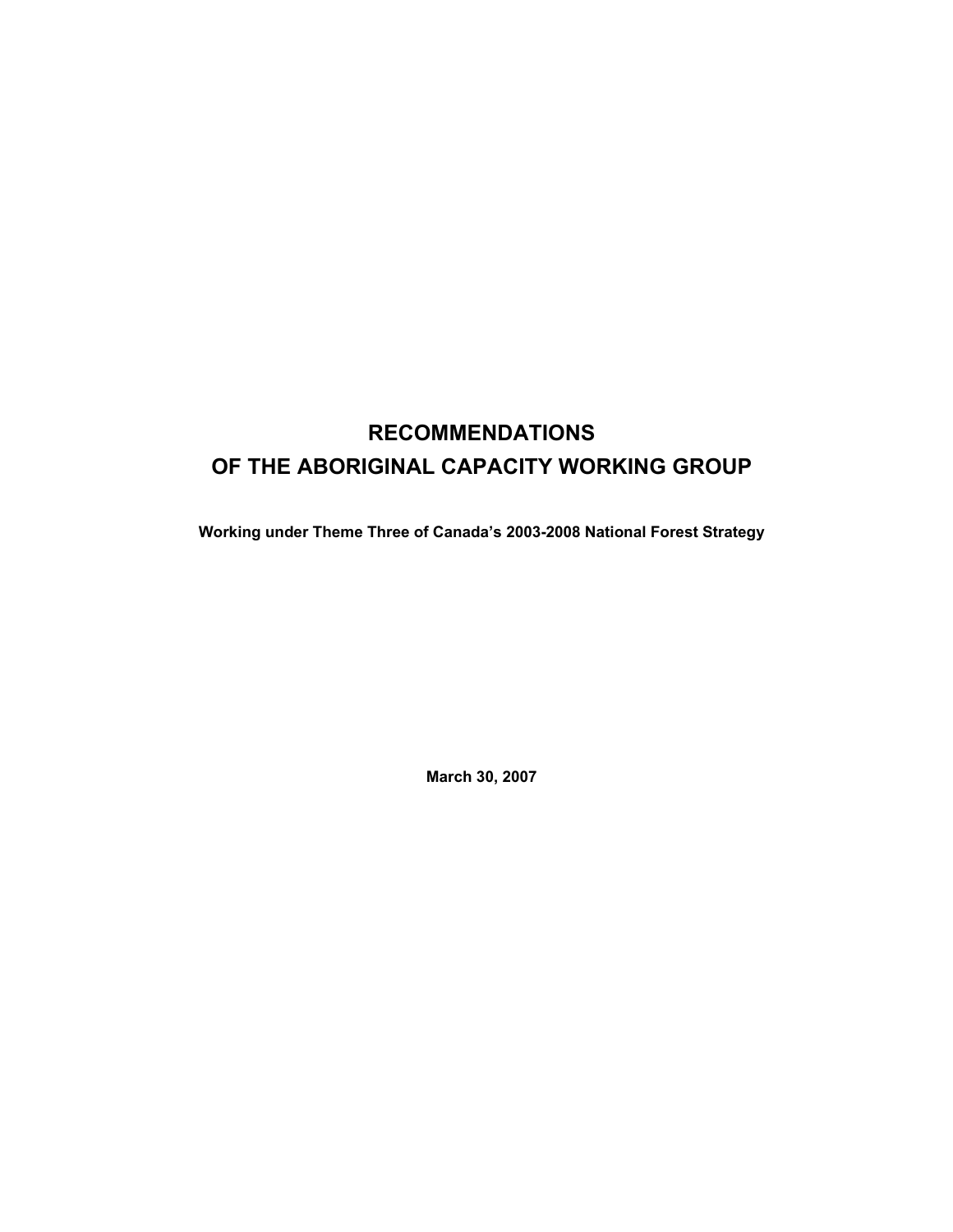## **TABLE OF CONTENTS**

| Provide support for Aboriginal communities to develop and implement capacity building plans3                                                                                                                          |
|-----------------------------------------------------------------------------------------------------------------------------------------------------------------------------------------------------------------------|
| Establish stable, flexible, and coordinated funding for Aboriginal capacity building in the forest sector.  4                                                                                                         |
| Increase Aboriginal access to forest resources. This process will probably require the creation of new types of                                                                                                       |
|                                                                                                                                                                                                                       |
| Develop education and training initiatives that respond to real opportunities, and support these initiatives by                                                                                                       |
| Clarify the roles and responsibilities of Aboriginal communities, their governments, federal government,<br>provincial/territorial governments, forest companies, and non-governmental parties in building capacity 5 |
| Explore options for developing a national-level team to promote and oversee implementation of the                                                                                                                     |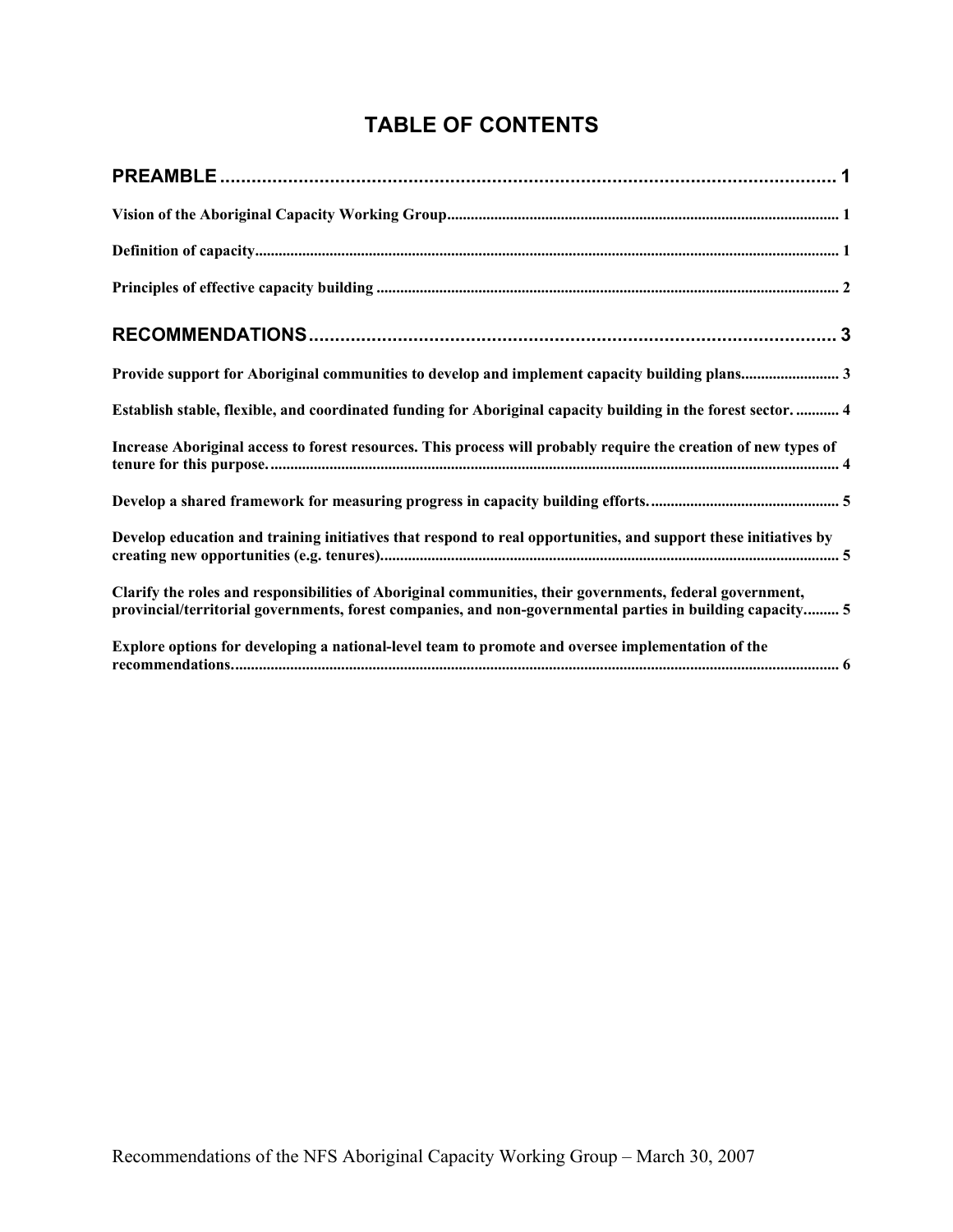# **PREAMBLE**

Today, after over 20 years of significant ongoing investment in Aboriginal capacity for the forest sector, the gap remains. Capacity building continues to be a major component of strategic discussions for advancing Aboriginal Peoples' rights and participation in the forest sector. Although increases in some aspects of capacity can be detected (e.g. more Aboriginal people entering post-secondary schools in general, and increasing First Nations access to timber quotas), in other areas there may actually have been a loss in capacity (e.g. the precarious status of many First Nations languages and the increasing separation between young people and cultural ties to the land). Poverty is still widespread in Aboriginal communities.

Capacity building efforts to date have been subject to inconsistent implementation: Some have succeeded, while others have not, particularly at the community level. This document provides an overview of what the Aboriginal Capacity Working Group has learned about capacity building for Aboriginal Peoples' rights and participation in the forest sector. This includes a set of principles and broad recommendations, to be considered as a whole. Further discussion of the ideas presented here is found in the Aboriginal Capacity Working Group's discussion paper of March 2007, "Building the capacity of Aboriginal Peoples in the forest sector: Rationale, Models, and Needs".

Implementation of these recommendations will require the good-faith collaborative efforts of Aboriginal communities and their organizations, federal and provincial/territorial governments, industry, academics, and other non-governmental bodies.

## *Vision of the Aboriginal Capacity Working Group*

The Aboriginal Capacity Working Group envisions Aboriginal Peoples possessing the necessary capacity to realize their full potential, aspirations, rights, responsibilities and values. It sees Canada and Aboriginal Peoples working in partnership to ensure full, effective Aboriginal participation in the forest sector. These efforts will result in mutually beneficial relationships among all members of Canada's forest community.

## *Definition of capacity*

At the Aboriginal community level, capacity includes the broad abilities to design communal responses to environmental and natural resource management issues, seize the opportunity to improve community socio-economic conditions, and develop strategies to protect and enhance the community's varied interests – traditional or contemporary.

Capacity includes a set of assets or resources available to a community; the socio-political conditions that present opportunities to develop and apply the assets or resources as a means to increased community well-being; and the outcomes that are achieved relative to community aspirations. All of these components are integral to Aboriginal capacity building.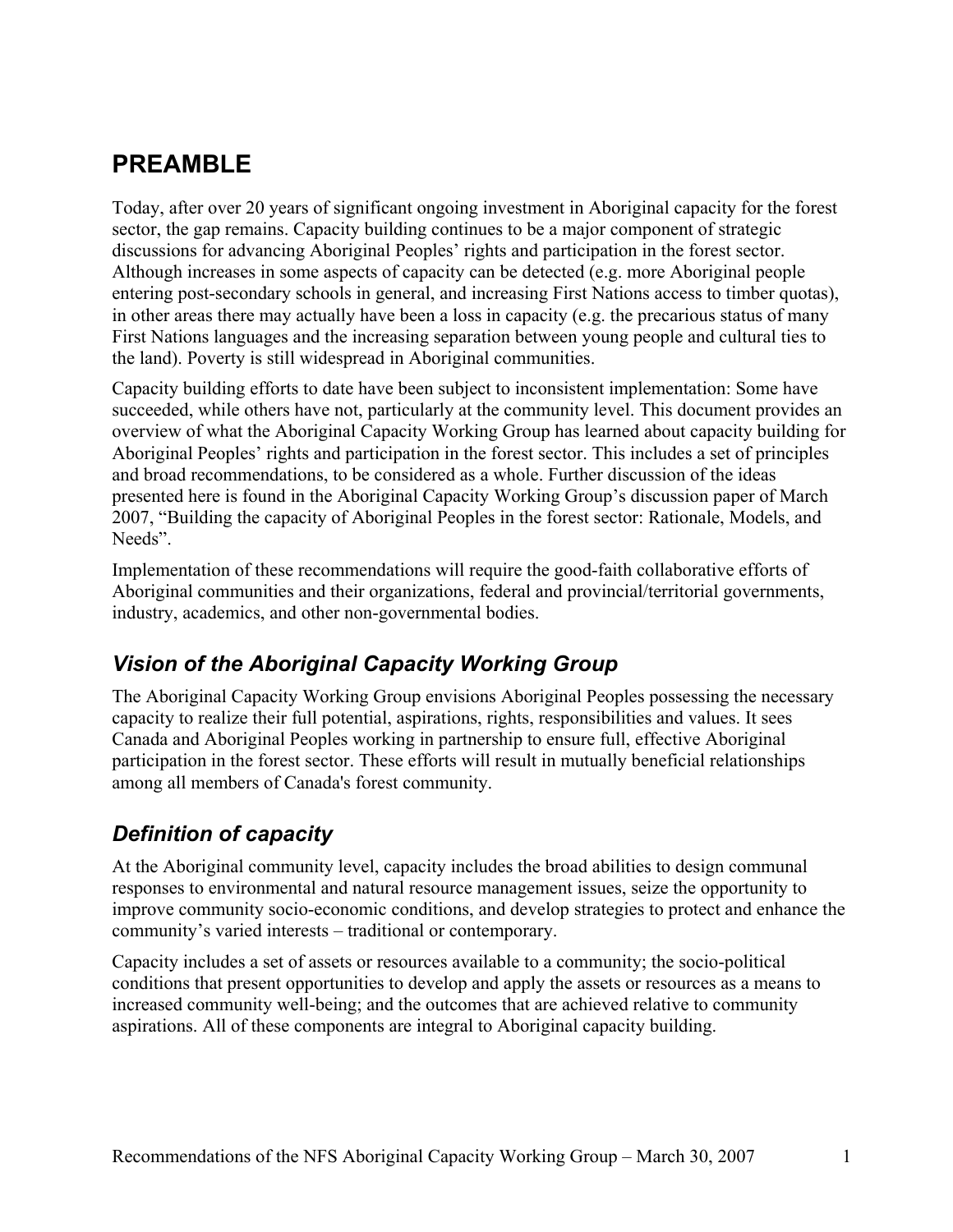## *Principles of effective capacity building*

These principles of effective capacity building should be taken into account in addressing any of the recommendations that follow.

**1.** Because Aboriginal and treaty rights are held collectively, the vision of the Aboriginal Capacity Working Group is a vision of *community*-level capacity. One challenge is how to ensure that individual capacity also contributes to community capacity.

**2.** Aboriginal Peoples hold the primary responsibility for building their own capacity, but they must be financed and resourced to take this role. More importantly, institutional barriers to the exercise of their primary responsibility must be removed.

**3.** Distinctions between different Aboriginal groups need to be understood, respected, and accounted for in capacity-building initiatives. Different Aboriginal Peoples, and different communities within those Peoples, present distinctly different opportunities and challenges for capacity building.

**4.** The process of Aboriginal capacity building needs to be a society-wide process. All parties have something to contribute, and all parties need to increase their capacity in some areas.

**5.** Aboriginal capacity is a key component of society's shared interests in forest sustainability. Without increased Aboriginal participation in the forest sector, our society will be less capable of meeting its ecological, social, and economic goals.

**6.** Cultural fit is key in any capacity-building intitiative. Culture is a capacity resource to be built upon.

**7.** New capacity builds on the foundations of existing capacity. The first step is to recognize the existing capacity of Aboriginal communities and their organizations.

**8.** Capacity building initiatives need to be specific about what aspects of capacity are being addressed. Potential areas of focus include human resources, financial resources, culture, institutional arrangements, infrastructure, social capital, natural capital, knowledge systems, and others.

**9.** A holistic approach is needed. Any capacity buiding initiative is likely to focus on some aspects of capacity more than others, but all aspects must be assessed over time.

**10.** Institutional arrangements are often the key barriers and opportunities for building capacity. Institutional change can strengthen relationships between Aboriginal Peoples and other parties.

**11**. Strong Aboriginal organizations play an essential role in catalyzing capacity. They are the interface between community members and institutions. They use capacity and provide a home for it.

**12.** Acquisition and sharing of knowledge and information are one of the most adaptable resources for capacity building.

**13**. Traditional knowledge and the ability to apply and protect it are essential.

**14.** A successful capacity building initiative demonstrates features of good development programs in general. It is responsive, participatory, transparent, equitable, accountable, consensus-oriented, effective, efficient, strategic, and measurable.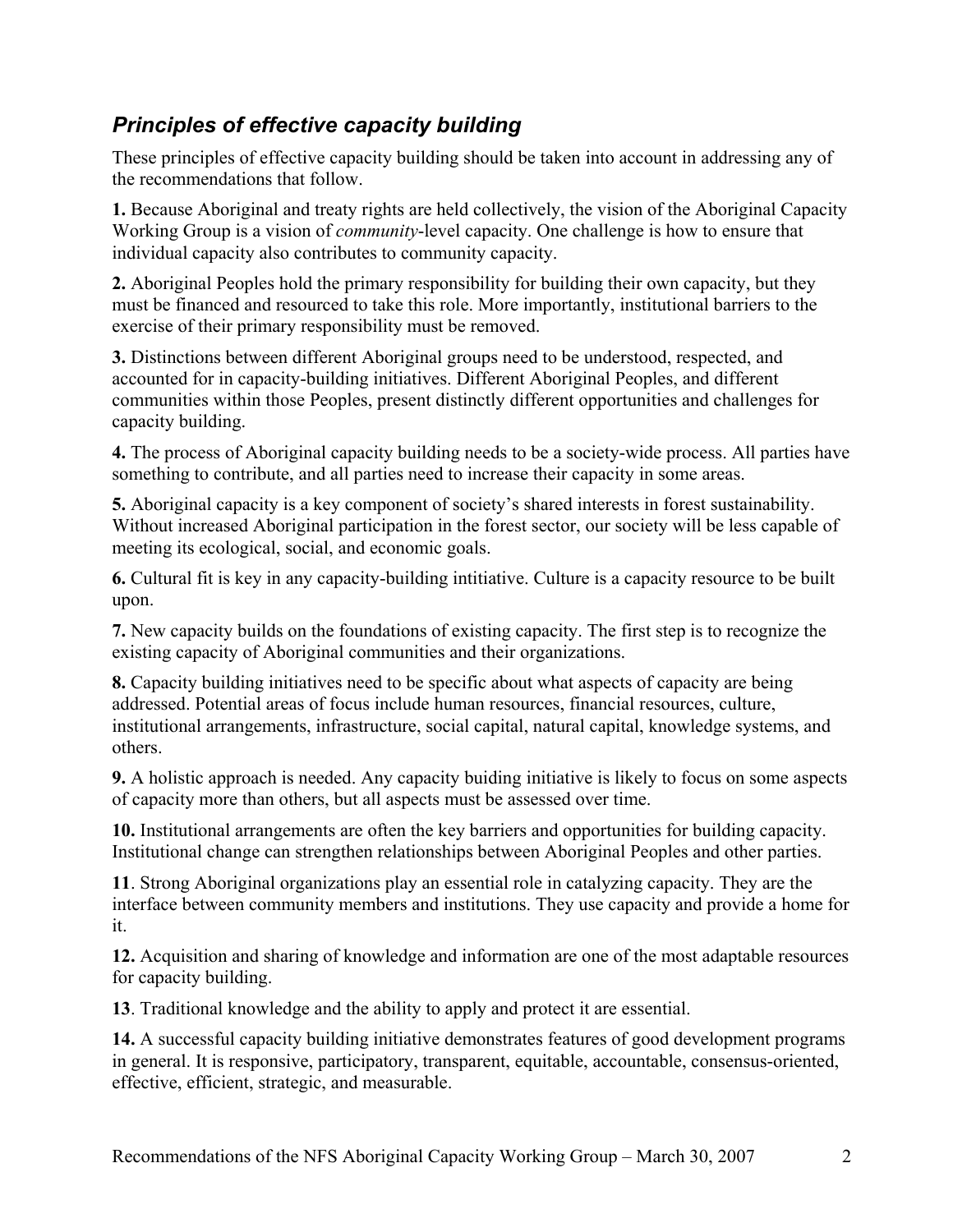**15**. Leadership is critical. Effectively addressing the Aboriginal capacity challenge requires identifying and supporting community and organizational leaders directly.

## **RECOMMENDATIONS**

These recommendations are intended to be implemented in full consideration of principles given in the preceding section.

#### *Provide support for Aboriginal communities to develop and implement capacity building plans.*

Providing support for community-level capacity building plans is one of the best approaches to addressing a number of principles of good capacity building: a bottom-up process that tailors the efforts to community-specific needs; an opportunity to assert community responsibilities and effective leadership through their organizations; a systematic approach that coordinates funding and activities; an opportunity to compile and disseminate relevant knowledge and information; and a mechanism for the accountability of leadership, organizations, and communities. The development of a plan with effective community leadership also serves as a capacity-building exercise in itself.

The methods of good community-level planning are a topic for a whole separate discussion; here we can note some of the features that would probably be included in such plans.

- Develop a community vision and broad goals.
- Describe opportunities/threats in the forest sector, and related goals.
- Assess capacity needs relative to goals: institutional, cultural, human resources, access to forests, social capital, infrastructure and technology, and knowledge.
- Identify and apply existing capacity. Build on strengths and pool resources with other communities.
- Prioritize gaps between existing capacity and needs.
- Determine available support/partnerships from industry, governments, and nongovernmental parties.
- Design partnerships and initiatives in the context of building for long-term capacity.
- Assess and act on opportunities to integrate forest sector activities with larger-scope capacity initiatives.
- Develop a method for tracking and assessing forest sector capacity in the community.
- Review and update frequently.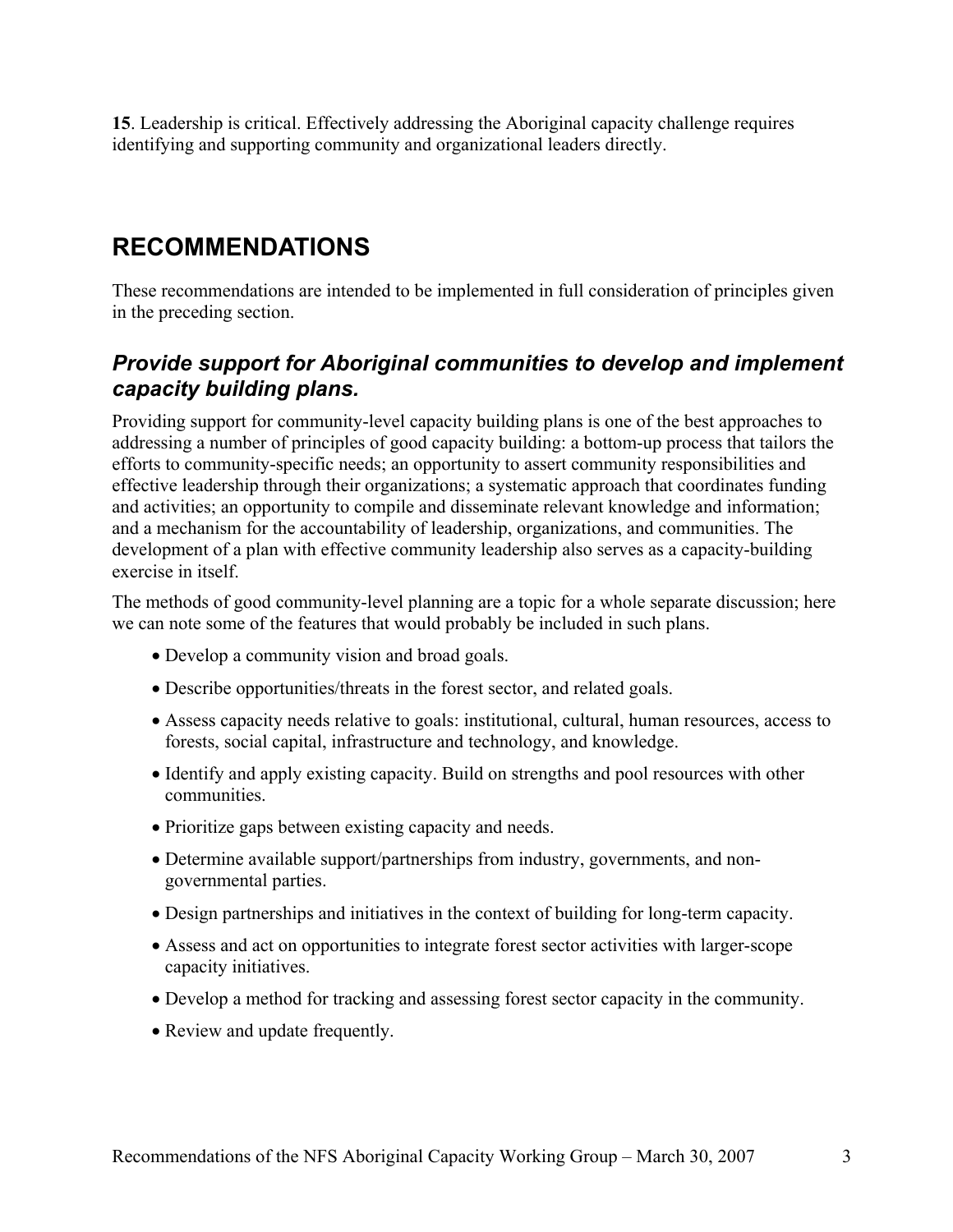To a large extent, community capacity planning depends on effective, unbiased community leadership at both the community and amalgamated levels. A unified voice is key. Effective leadership and a legitimate capacity plan are the foundations for catalyzing the development of the institutions and organizations, with appropriate specifications of duties, roles, and responsibilities, to advance the development of capacity in a strategic manner. With these pieces in place, the attraction and development of high-quality human resources is expected to follow.

## *Establish stable, flexible, and coordinated funding for Aboriginal capacity building in the forest sector.*

Effective capacity building takes time. This means that programming needs to be stable and predictable over extended periods. In some cases, stability of funding may be as important as the amount of the funding. Features of more effective funding arrangements include:

- Meaningful Aboriginal involvement in the development, support, and delivery of programs.
- The opportunity for multi-year funding agreements.
- Better coordination of existing federal and provincial/territorial programs. Industry participation is appropriate in the development, support, and delivery of some programs.
- Including community capacity-building as a component of all programming.
- Dedicated funding sources independent of the coming and going of political leadership and their programs. Revenue sharing and trust funds are two possibilities.
- Flexibility that allows communities to determine priorities that suit their specific situations, with a range of alternative support arrangements available.
- Accounting for the high "transaction costs" communication and negotiation on a day-today basis – that generally attend Aboriginal forestry initiatives.

Consistent, unbiased political will from Aboriginal political leadership as well as from their counterparts in the federal and provincial/territorial governments is a key pre-condition for the establishment of effective funding arrangements.

#### *Increase Aboriginal access to forest resources. This process will probably require the creation of new types of tenure for this purpose.*

In some areas of Canada, the allocation of timber volume quotas to First Nations has increased dramatically in recent years. However, the types of tenures available are rooted in an industrial history that shares little with the traditional land ethic and practice of Aboriginal Peoples. Experience is showing that conventional tenures are not adequate to the distinctive cultures and rights of Aboriginal Peoples. Aboriginal community goals are not only financial profit, but also the exercise of Aboriginal and treaty rights and title, and the responsibilities these carry. Market and bureaucratic incentives do not work the same way for them.

It is appropriate to explore new formal tenure arrangements for Aboriginal access to forest resources.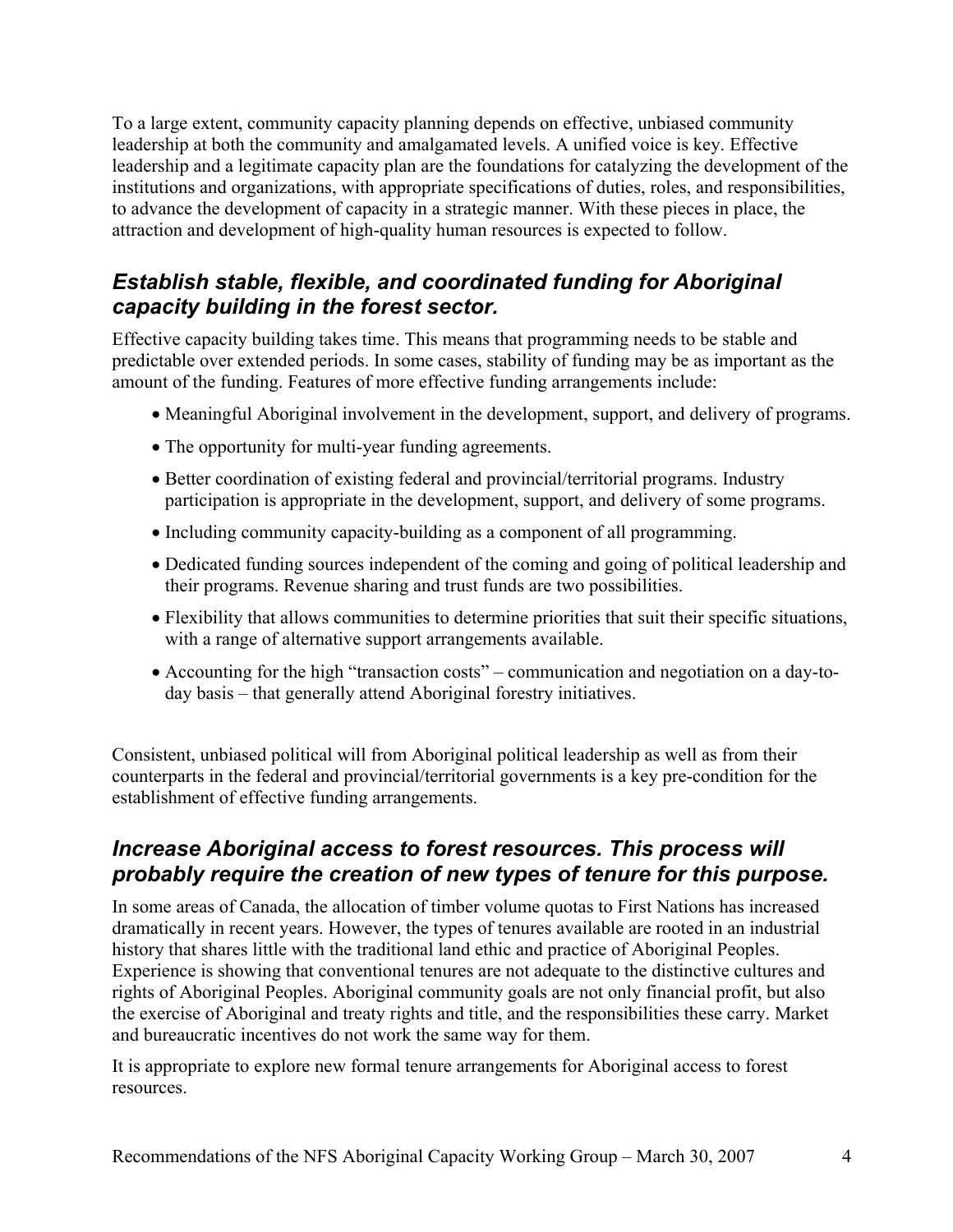## *Develop a shared framework for measuring progress in capacity building efforts.*

Are existing capacity building initiatives successful? Do they need to be redesigned? How? Even in the absence of any other action to address the issue of capacity building, a framework for measuring progress in the building of capacity, incorporating the perspectives of all interested parties, should be developed. In contrast to capacity building programs, which may emphasize one aspect of capacity more than others, a capacity measurement framework needs to be more holistic and address the many different aspects of capacity.

### *Develop education and training initiatives that respond to real opportunities, and support these initiatives by creating new opportunities (e.g. tenures).*

The focus of the Aboriginal Capacity Working Group is *community* capacity. However, capacity building for *individuals* is one of the most easily targeted and measurable approaches to this vision.

The individual has historically been the focus of most capacity building initiatives in Aboriginal forestry (training, re-training, employment support, and so on), but results to date have been poor in terms of community capacity. Too often, the individuals receiving support have not had a "destination" in the mid- to long-term (sometimes not even the short-term). Their skills and knowledge have seldom been capitalized upon by their communities. A holistic approach to capacity building would link education and training initiatives to the development of new opportunities for Aboriginal communities, in the form of institutional arrangements that secure increased and appropriate tenures, a more substantial role in land use planning, and so on. Capital funding and other types of support to Aboriginal individuals and their businesses should also be coordinated.

Ideally, all of this activity would be designed and implemented according to community capacity building plans as discussed above. At the same time, support throughout the education and extension system will be necessary, based on the mutual benefits that are envisioned as a result of increased Aboriginal capacity.

#### *Clarify the roles and responsibilities of Aboriginal communities, their governments, federal government, provincial/territorial governments, forest companies, and non-governmental parties in building capacity.*

Action Item 3.1 of Canada's National Forest Strategy, 2003-2008, calls on signatory parties to: "Initiate processes with Aboriginal Peoples and appropriate levels of government for establishing: a shared and grounded understanding of Aboriginal rights, Aboriginal title and treaty rights; the roles and responsibilities of Aboriginal Peoples, governments and forest stakeholders; and measures to fulfill governmental fiduciary responsibilities and the legal duty to consult."

Twenty-five years after the *Constitution Act, 1982*, and after a steady stream of major court cases that have decided directly on key issues, the roles of various parties in promoting Aboriginal forestry are still a point of major disagreement. The Aboriginal Capacity Working Group's shared Vision Statement leads all parties to contribute something; however, most prefer to explain their